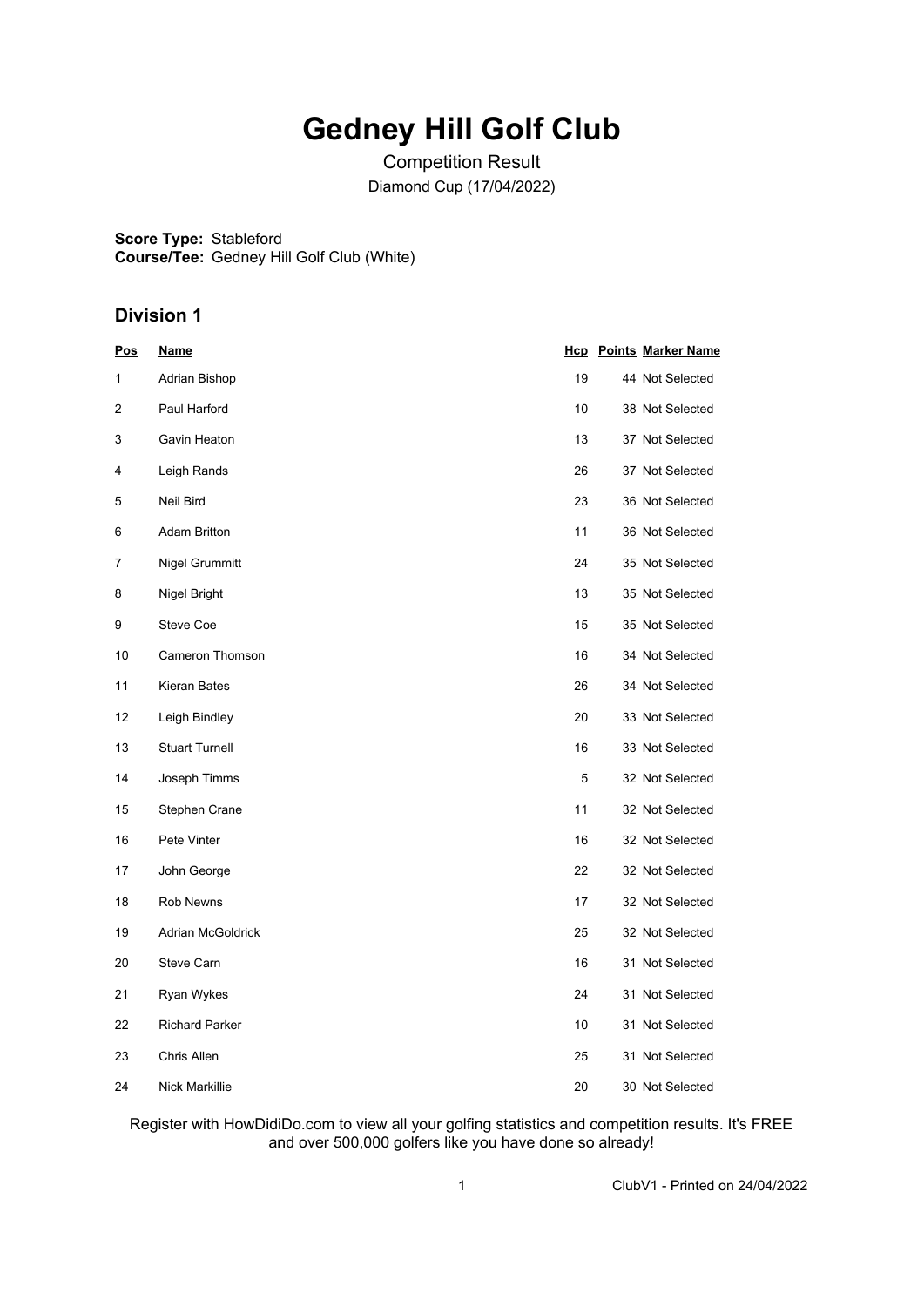**Score Type:** Stableford **Course/Tee:** Gedney Hill Golf Club (White)

### **Division 1**

| <u>Pos</u> | <u>Name</u>           |    | <b>Hcp</b> Points Marker Name |
|------------|-----------------------|----|-------------------------------|
| 25         | James Smith           | 10 | 30 Not Selected               |
| 26         | Mike Page             | 19 | 30 Not Selected               |
| 27         | Rob Bye               | 9  | 30 Not Selected               |
| 28         | Dom Pelan             | 10 | 30 Not Selected               |
| 29         | Dan Arbon             | 25 | 30 Not Selected               |
| 30         | Alf Green             | 24 | 29 Not Selected               |
| 31         | <b>Steve Cooper</b>   | 22 | 29 Not Selected               |
| 32         | Dave Roberts          | 29 | 29 Not Selected               |
| 33         | James Busveids        | 15 | 27 Not Selected               |
| 34         | Bryan Johnson         | 17 | 25 Not Selected               |
| 35         | Kevin King            | 22 | 25 Not Selected               |
| 36         | <b>Alex Markillie</b> | 13 | 22 Not Selected               |
| 37         | Tom Smith             | 14 | 18 Not Selected               |

Register with HowDidiDo.com to view all your golfing statistics and competition results. It's FREE and over 500,000 golfers like you have done so already!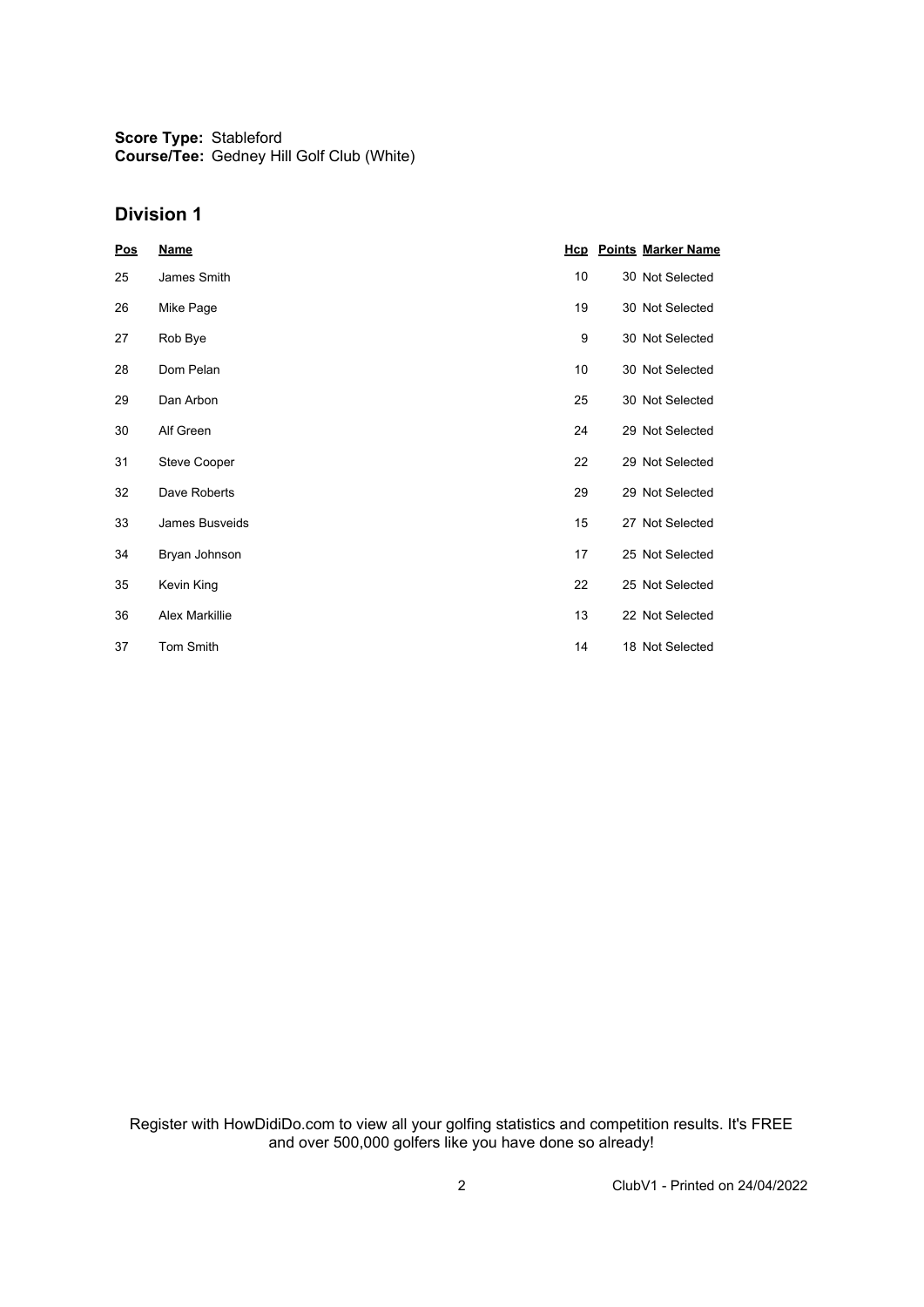# **Gedney Hill Golf Club**

### Twos Analysis Diamond Cup on 17/04/2022

| <b>Player Name</b>   | <b>Handicap</b> | Hole        |
|----------------------|-----------------|-------------|
| <b>Division</b><br>1 |                 |             |
| John George          | 22              | $2$ $@$ 3rd |
| <b>Steve Cooper</b>  | 22              | 2 @ 11th    |
| Paul Harford         | 10              | 2 @ 3rd     |
| James Smith          | 10              | 2@<br>11th  |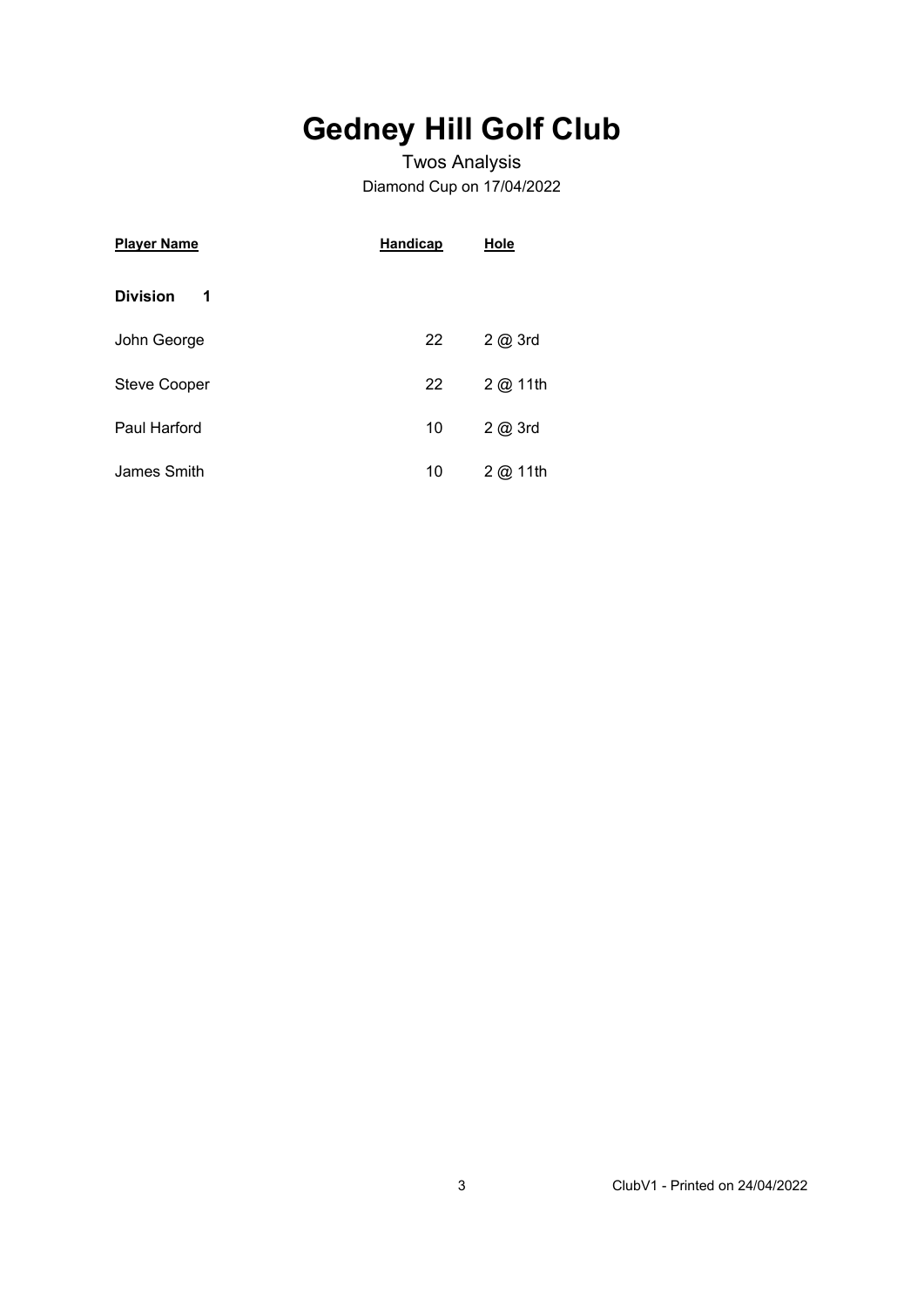## **Gedney Hill Golf Club**

Competition Audit Report

Diamond Cup played over the Gedney Hill Golf Club on 17/04/2022

|      |                          | Hole No. | 1 | $\mathbf{2}$ | 3                | 4  | 5  | 6  | 7  | 8        | 9 | 10 | 11             | 12             | 13             | 14 | 15             | 16 | 17          | 18             |     |
|------|--------------------------|----------|---|--------------|------------------|----|----|----|----|----------|---|----|----------------|----------------|----------------|----|----------------|----|-------------|----------------|-----|
|      |                          | S.I.     | 8 | 4            | 12               | 14 | 16 | 10 | 18 | 2        | 6 | 15 | 11             | 9              | 7              | 3  |                | 17 | 5           | 13             |     |
| Rec. | <b>Name</b>              | Par      | 4 | 4            | 3                | 3  | 4  | 4  | 4  | 4        | 4 | 4  | 3              | 3              | 4              | 4  | 5              | 4  | 5           | 4              |     |
| 811  | Chris Allen              | (25)     | 6 | 7            | 3                | 4  | 4  | 4  | 4  | 6        | 7 | 5  | $\mathbf 0$    | 4              | $\pmb{0}$      | 5  | 8              | 5  | $\pmb{0}$   | 5              | 77  |
| 834  | Dan Arbon                | (25)     | 5 | 5            | 5                | 5  | 6  | 5  | 5  | 6        | 4 | 6  | 4              | 4              | $\,6$          | 7  | $\mathbf 0$    | 6  | $\pmb{0}$   | 4              | 83  |
| 614  | <b>Kieran Bates</b>      | (26)     | 5 | 7            | 4                | 5  | 6  | 4  | 5  | 6        | 5 |    | 5              | 4              | 0              | 5  | 8              | 3  | 6           | 5              | 90  |
| 528  | Leigh Bindley            | (20)     | 7 | 7            | 3                | 4  | 6  | 7  | 4  | 4        | 6 | 4  | 3              | 4              | 5              | 6  | $\,6$          | 5  | $\mathbf 0$ | $\overline{4}$ | 85  |
| 31   | <b>Neil Bird</b>         | (23)     | 8 | 5            | 5                | 5  | 5  | 5  | 5  | 4        | 4 | 4  | 6              | 3              | 4              | 6  |                | 6  | 7           | 5              | 94  |
| 229  | <b>Adrian Bishop</b>     | (19)     | 7 | 4            | 4                | 3  | 3  | 4  | 5  | 4        | 8 | 5  | 3              | 3              | 4              | 5  | 5              | 3  | 6           | 6              | 82  |
| 85   | Nigel Bright             | (13)     | 4 | 7            | 4                | 5  | 5  | 4  | 4  | 6        | 3 | 5  | 3              | 3              | 4              | 5  | 6              | 5  | 6           | 5              | 84  |
| 4    | <b>Adam Britton</b>      | (11)     | 5 | 4            | 3                | 3  | 4  | 4  | 4  | 3        | 6 | 5  | 3              | 4              | 6              | 4  |                | 4  |             | 5              | 81  |
| 245  | James Busveids           | (15)     | 6 | 5            | 3                | 3  | 4  | 7  | 4  | 6        | 7 | 6  | 3              | 3              | 5              | 6  |                | 4  | 8           | $\overline{7}$ | 94  |
| 240  | Rob Bye                  | (9)      | 4 | 5            | 5                | 4  | 4  | 4  | 4  | 5        | 5 | 5  | 3              | 4              | 6              | 4  | 6              | 5  | 6           | 6              | 85  |
| 1    | <b>Steve Carn</b>        | (16)     | 4 | 7            | 4                | 4  | 5  | 5  | 5  | 4        | 6 | 5  | 5              | 4              | 4              | 7  |                | 5  | 7           | 3              | 91  |
| 126  | <b>Steve Coe</b>         | (15)     | 5 | 5            | 3                | 3  | 5  | 4  | 5  | 0        | 5 | 4  | 5              | 4              | 4              | 5  | 6              | 5  | $\mathbf 0$ | 3              | 71  |
| 746  | <b>Steve Cooper</b>      | (22)     | 6 | 6            | 3                | 4  | 4  | 5  | 6  | 0        | 7 | 6  | $\overline{2}$ | 4              | 4              | 5  | 9              | 8  | 0           | 5              | 84  |
| 247  | <b>Stephen Crane</b>     | (11)     | 0 | 5            | 5                | 4  | 4  | 3  | 4  | 5        | 4 | 5  | 5              | 4              | $\mathfrak{B}$ | 5  | 7              | 4  | 6           | 5              | 78  |
| 41   | John George              | (22)     | 7 | 5            | $\mathbf 2$      | 4  | 5  | 6  | 6  | 8        | 3 | 4  | 6              | 5              | 6              | 6  | 6              | 4  | 6           | $\overline{7}$ | 96  |
| 129  | Alf Green                | (24)     | 6 | 7            | 6                | 5  | 4  | 6  | 5  |          | 5 | 4  | 4              | 3              | 4              | 6  | 8              | 7  | 10          | 5              | 102 |
| 139  | <b>Nigel Grummitt</b>    | (24)     | 5 | 0            | 3                | 0  | 4  | 4  | 5  | 5        | 0 | 4  | 0              | 4              | 3              | 6  |                | 5  |             | 5              | 67  |
| 892  | Paul Harford             | (10)     | 4 | 6            | $\mathbf 2$      | 4  | 4  | 5  | 4  | 5        | 4 | 5  | 3              | 4              | 4              | 5  | 6              | 3  | 6           | 4              | 78  |
| 1001 | <b>Gavin Heaton</b>      | (13)     | 5 | 4            | 3                | 4  | 4  | 5  | 4  | 5        | 5 | 4  | 3              | 4              | 3              | 6  | 6              | 5  | 0           | 4              | 74  |
| 113  | Bryan Johnson            | (17)     | 7 | 6            | 4                | 4  | 4  | 6  | 5  | 7        | 5 | 7  | 4              | $\mathfrak{S}$ | 4              | 6  | $\overline{7}$ | 6  | 9           | 5              | 99  |
| 663  | Kevin King               | (22)     | 5 | 7            | 6                | 4  | 4  | 7  | 4  | 5        | 7 |    | 4              | 5              | 6              | 6  |                | 7  | 7           | 5              | 103 |
| 395  | <b>Alex Markillie</b>    | (13)     | 5 | $\,6$        | 5                | 4  | 5  | 9  | 4  | 8        | 4 | 6  | 10             | 4              | 7              | 4  | 6              | 5  | 0           | $\overline{4}$ | 96  |
| 30   | <b>Nick Markillie</b>    | (20)     | 5 | 8            | 4                | 4  | 5  | 6  | 4  | 8        | 6 | 4  | 6              | 3              | 5              | 5  |                | 5  | 6           | 6              | 97  |
| 413  | <b>Adrian McGoldrick</b> | (25)     | 6 | 5            | 3                | 4  | 5  | 5  | 6  | 7        | 5 | 5  | 5              | 5              | 8              | 6  | 6              | 5  | 7           | 6              | 99  |
| 19   | <b>Rob Newns</b>         | (17)     | 5 | 7            | 4                | 5  | 3  | 4  | 4  |          | 4 | 6  | 3              | 4              | 7              |    |                | 5  | 6           | 3              | 91  |
| 35   | Mike Page                | (19)     | 6 | 5            | 9                | 4  | 5  | 5  | 5  |          | 4 | 5  | 5              | 4              | 6              | 5  |                | 5  | 7           | $\overline{4}$ | 98  |
| 372  | <b>Richard Parker</b>    | (10)     | 5 | 5            | $\boldsymbol{0}$ | 0  | 3  | 4  | 4  | 4        | 5 | 4  | 3              | 4              | 4              | 6  | 5              | 0  | 0           | 5              | 61  |
| 1166 | Dom Pelan                | (10)     | 4 | 4            | 0                | 3  | 5  | 4  | 6  | $\Omega$ | 3 | 4  | 4              | 3              | 4              |    |                | 6  | 5           | 5              | 74  |